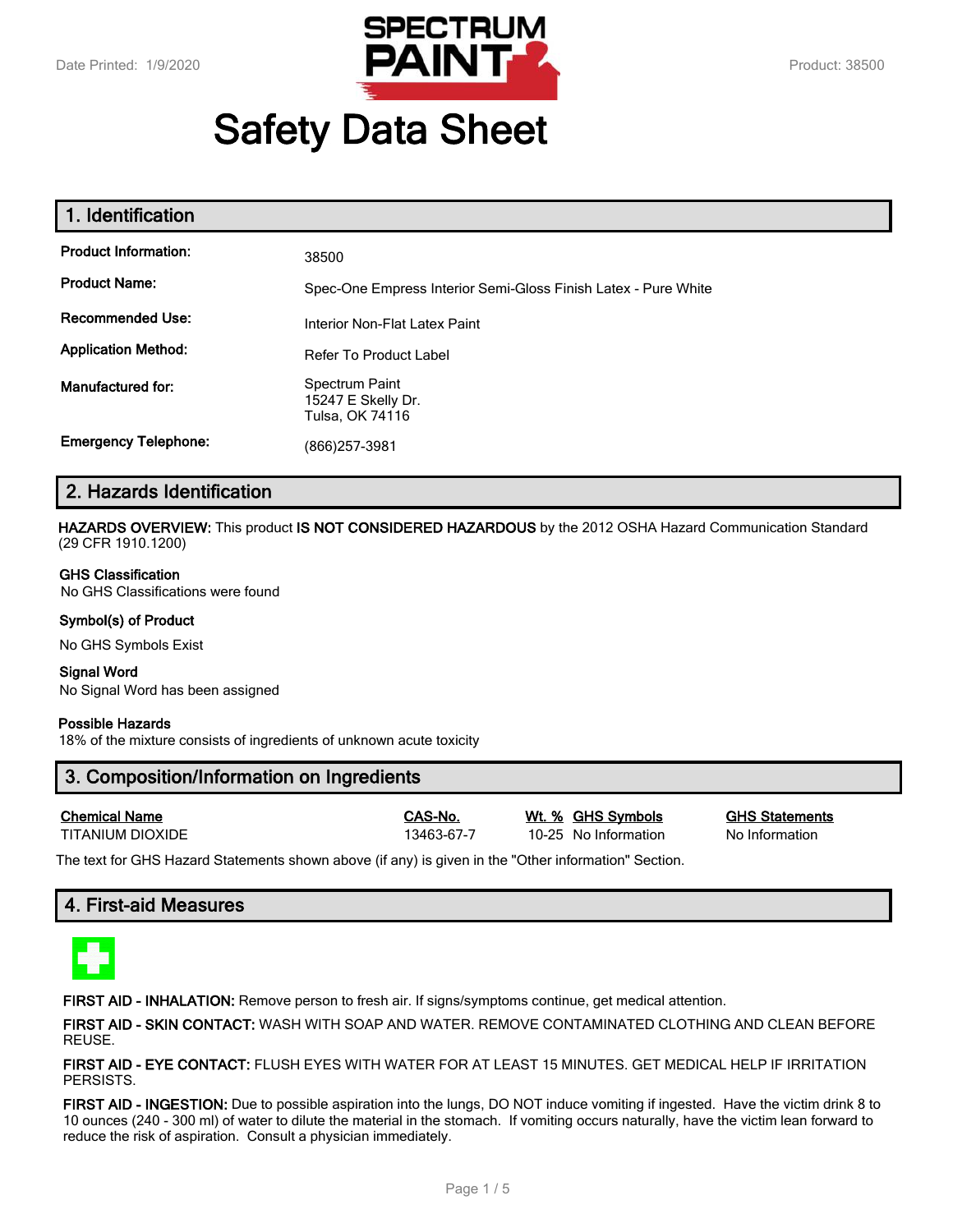# **5. Fire-fighting Measures**

**UNUSUAL FIRE AND EXPLOSION HAZARDS:** Container may rupture on heating.

**SPECIAL FIREFIGHTING PROCEDURES:** Use a self-contained breathing apparatus with full facepiece operated in pressuredemand or other positive pressure mode. USE WATER SPRAY TO COOL FIRE EXPOSED CONTAINERS.

**EXTINGUISHING MEDIA:** Carbon Dioxide, Dry Chemical, Foam, Water Fog

# **6. Accidental Release Measures**

#### **ENVIRONMENTAL PRECAUTIONS:** No Information

**STEPS TO BE TAKEN IN CASE MATERIAL IS RELEASED OR SPILLED:** ISOLATE HAZARD AREA AND KEEP UNNECESSARY PEOPLE AWAY. DO NOT ALLOW THE LIQUID TO ENTER INTO ANY SEWERS, ONTO THE GROUND OR INTO ANY BODY OF WATER. FOR LARGE SPILLS, USE A DIKE AND PUMP INTO APPROPRIATE CONTAINERS. SMALL SPILLS, DILUTE WITH WATER AND RECOVER OR USE NON-COMBUSTIBLE ABSORBENT MATERIAL AND SHOVEL INTO WASTE CONTAINERS.

# **7. Handling and Storage**



**HANDLING:** KEEP FROM FREEZING.

**STORAGE:** Store in a cool dry area. KEEP OUT OF REACH OF CHILDREN.

## **8. Exposure Controls/Personal Protection**

| Ingredients with Occupational Exposure Limits |                      |                       |                          |                         |  |
|-----------------------------------------------|----------------------|-----------------------|--------------------------|-------------------------|--|
| <b>Chemical Name</b>                          | <b>ACGIH TLV-TWA</b> | <b>ACGIH-TLV STEL</b> | <b>OSHA PEL-TWA</b>      | <b>OSHA PEL-CEILING</b> |  |
| TITANIUM DIOXIDE                              | $10 \text{ ma/m}$ 3  | N.E.                  | 15 mg/m3 (Total<br>dust) | N.E.                    |  |

**Further Advice: MEL = Maximum Exposure Limit OES = Occupational Exposure Standard SUP = Supplier's Recommendation Sk = Skin Sensitizer N.E. = Not Established**

### **Personal Protection**



**RESPIRATORY PROTECTION:** In order to avoid inhalation of spray-mist and sanding dust, all spraying and sanding must be done wearing adequate respirator.



**SKIN PROTECTION:** Sensitive individuals should wear gloves to prevent repeated contact.



**EYE PROTECTION:** Safety glasses with side-shields



**OTHER PROTECTIVE EQUIPMENT:** No Information



**HYGIENIC PRACTICES:** Wash hands before eating, drinking, or smoking.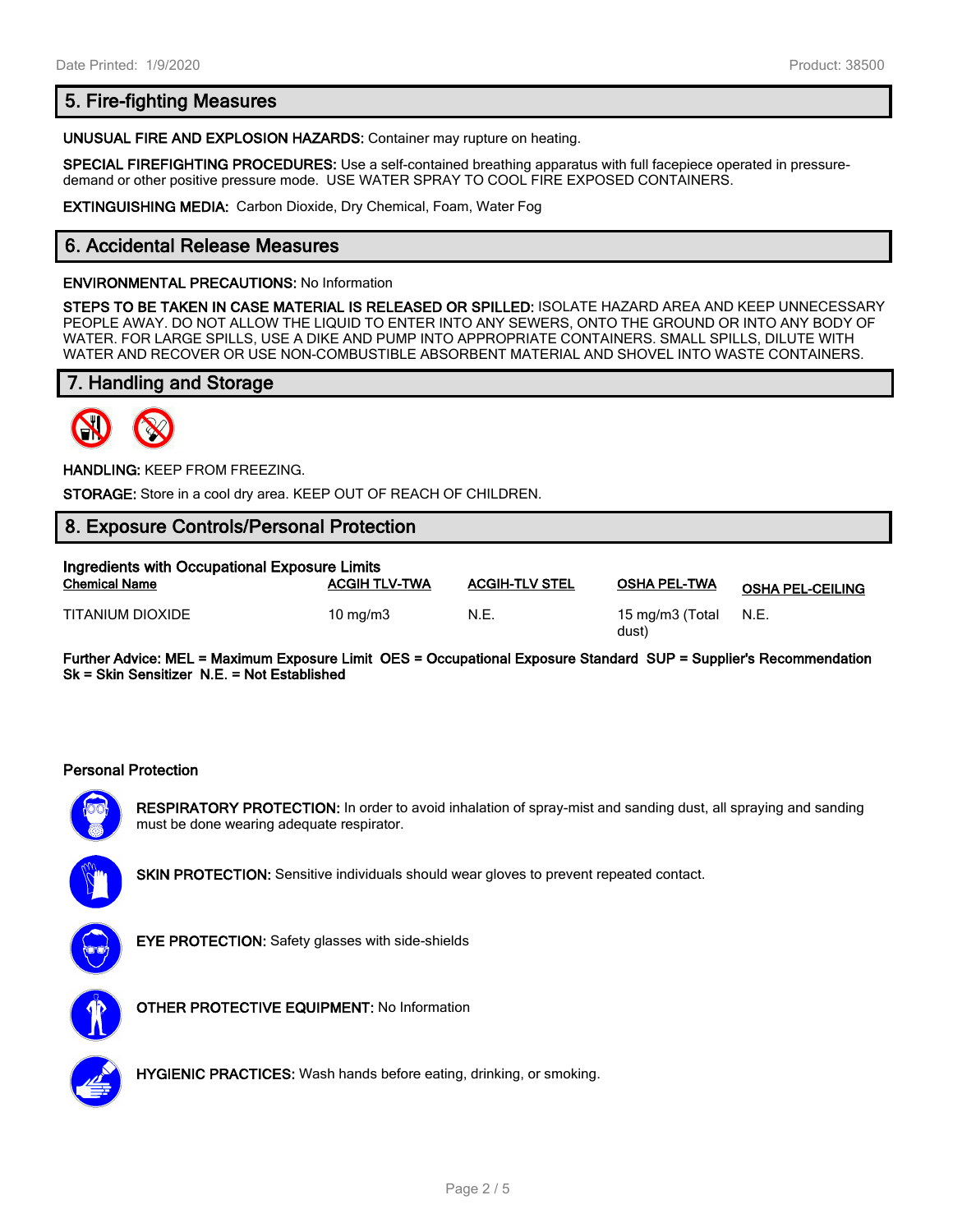# **9. Physical and Chemical Properties**

| Appearance:<br>Odor:<br>Density, Ib/gal:<br>Freeze Point, °C:<br><b>Solubility in Water:</b><br>Decomposition temperature, °C | Thick Liguid<br>Slight Ammonia Odor<br>$9.82 - 10.22$<br>No Information<br>No Information<br>No Information | <b>Physical State:</b><br><b>Odor Threshold:</b><br>pH:<br>Viscosity:<br>Partition Coefficient, n-octanol/<br>water: | Liguid<br>No Information<br>No Information<br>No Information<br>No Information |
|-------------------------------------------------------------------------------------------------------------------------------|-------------------------------------------------------------------------------------------------------------|----------------------------------------------------------------------------------------------------------------------|--------------------------------------------------------------------------------|
| Boiling Range, °C:                                                                                                            | $98 - 104$                                                                                                  | <b>Explosive Limits, %:</b>                                                                                          | N/A                                                                            |
| Combustibility:                                                                                                               | Does Not Support Combustion                                                                                 | Flash Point, °C:                                                                                                     | Not Applicable                                                                 |
| <b>Evaporation Rate:</b>                                                                                                      | Slower Than Ether                                                                                           | Auto-Ignition Temperature, °C                                                                                        | No Information                                                                 |
| <b>Vapor Density:</b>                                                                                                         | Lighter Than Air                                                                                            | Vapor Pressure, mmHg:                                                                                                | No Information                                                                 |

(See "Other information" Section for abbreviation legend)

# **10. Stability and Reactivity**

**STABILITY:** THIS MATERIAL IS STABLE UNDER NORMAL STORAGE AND HANDLING CONDITIONS.

**CONDITIONS TO AVOID:** AVOID HIGH TEMPERATURES AND FREEZING.

**INCOMPATIBILITY:** No Information

**HAZARDOUS DECOMPOSITION PRODUCTS:** MAY GENERATE TOXIC OR IRRITATING COMBUSTION PRODUCTS. MAY GENERATE CARBON MONOXIDE GAS.

## **11. Toxicological Information**



**Practical Experiences**

**EFFECT OF OVEREXPOSURE - INHALATION:** Inhalation may cause irritation to the respiratory tract (nose, mouth, mucous membranes).

**EFFECT OF OVEREXPOSURE - SKIN CONTACT:** PROLONGED OR REPEATED CONTACT MAY CAUSE IRRITATION.

**EFFECT OF OVEREXPOSURE - EYE CONTACT:** MILD EYE IRRITANT.

**EFFECT OF OVEREXPOSURE - INGESTION:** May be harmful if swallowed. May cause gastrointestinal disturbance.

**EFFECT OF OVEREXPOSURE - CHRONIC HAZARDS:** No Information

**CARCINOGENICITY:** IARC lists Titanium Dioxide as a possible human carcinogen (Group 2B) by route of inhalation.

**PRIMARY ROUTE(S) OF ENTRY:** Eye Contact, Ingestion, Inhalation, Skin Contact

## **Acute Toxicity Values**

**The acute effects of this product have not been tested. Data on individual components are tabulated below**

| CAS-No. | <b>Chemical Name</b>        | Oral LD50           | Dermal LD50    |
|---------|-----------------------------|---------------------|----------------|
|         | 13463-67-7 TITANIUM DIOXIDE | > 5,000 mg/kg (Rat) | > 10,000 mg/kg |

(Rabbit)

**CAS-No. Chemical Name Oral LD50 Dermal LD50 Vapor LC50** N.I.

N.I. = No Information

## **12. Ecological Information**

**ECOLOGICAL INFORMATION:** No Information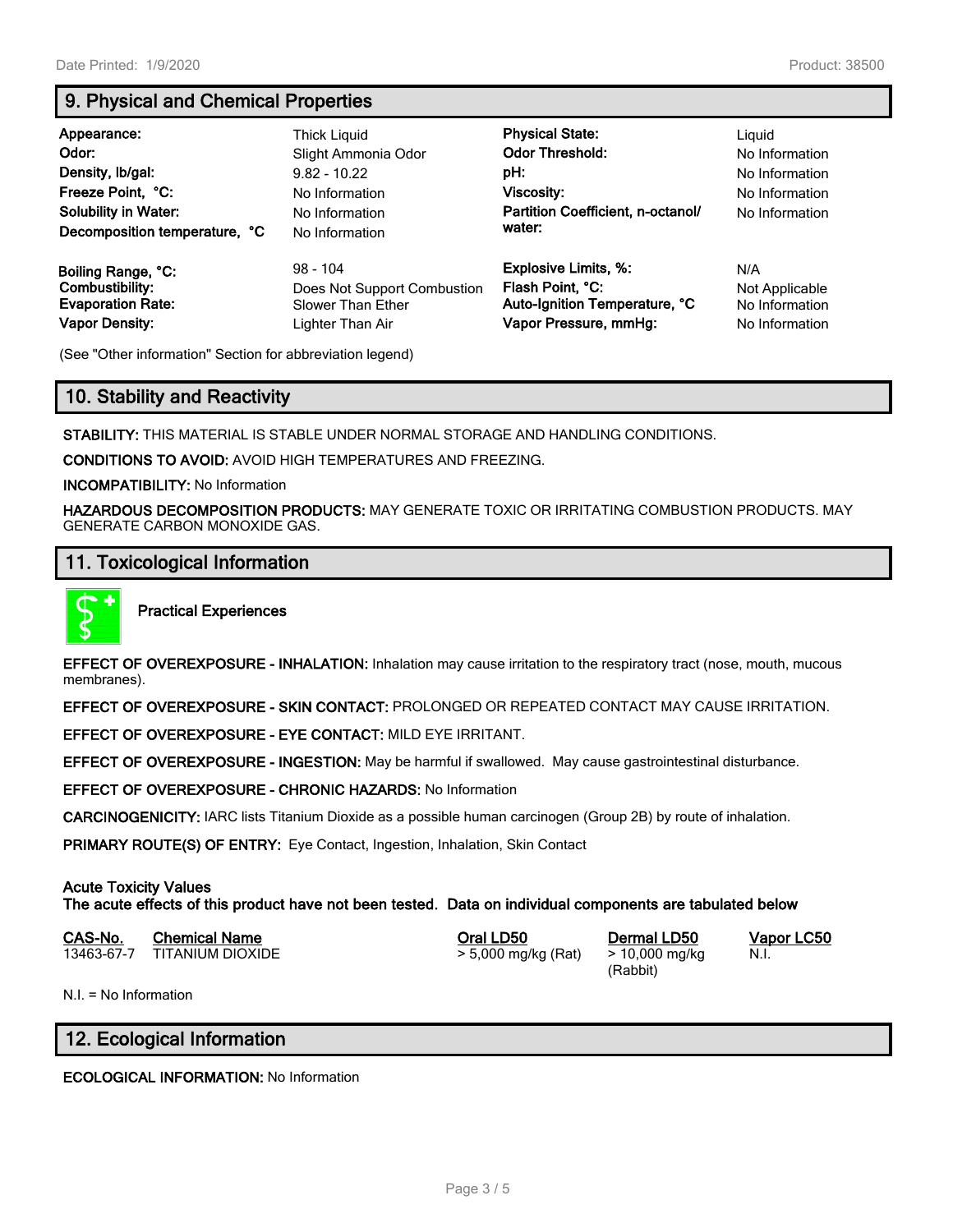## **13. Disposal Information**



## **Product**

**DISPOSAL METHOD:** DO NOT DUMP INTO ANY SEWERS, ON THE GROUND, OR INTO ANY BODY OF WATER. ALL DISPOSAL METHODS MUST BE IN COMPLIANCE WITH ALL FEDERAL, STATE/PROVINCIAL, AND LOCAL LAWS AND REGULATIONS.

**STEPS TO BE TAKEN IN CASE MATERIAL IS RELEASED OR SPILLED:** ISOLATE HAZARD AREA AND KEEP UNNECESSARY PEOPLE AWAY. DO NOT ALLOW THE LIQUID TO ENTER INTO ANY SEWERS, ONTO THE GROUND OR INTO ANY BODY OF WATER. FOR LARGE SPILLS, USE A DIKE AND PUMP INTO APPROPRIATE CONTAINERS. SMALL SPILLS, DILUTE WITH WATER AND RECOVER OR USE NON-COMBUSTIBLE ABSORBENT MATERIAL AND SHOVEL INTO WASTE CONTAINERS.

# **14. Transport Information**

**SPECIAL TRANSPORT PRECAUTIONS:** Not Regulated by DOT

**DOT Proper Shipping Name:** Not Regulated **Packing Group:** Not Regulated **Packing Group:** Not Regulated **DOT Technical Name:** Not Regulated **Resp. Guide Page:** No Information

**Hazard SubClass:** Not Regulated **DOT Hazard Class:** Not Regulated **DOT UN/NA Number:** Not Regulated

## **15. Regulatory Information**

## **U.S. Federal Regulations:**

#### **CERCLA - SARA Hazard Category**

This product has been reviewed according to the EPA 'Hazard Categories' promulgated under Sections 311 and 312 of the Superfund Amendment and Reauthorization Act of 1986 (SARA Title III) and is considered, under applicable definitions, to meet the following categories:

None Known

#### **SARA SECTION 313:**

This product contains the following substances subject to the reporting requirements of Section 313 of Title III of the Superfund Amendment and Reauthorization Act of 1986 and 40 CFR part 372:

No Sara 313 components exist in this product.

#### **TOXIC SUBSTANCES CONTROL ACT:**

This product contains the following chemical substances subject to the reporting requirements of TSCA 12(B) if exported from the United States:

No TSCA components exist in this product.

# **U.S. State Regulations: NEW JERSEY RIGHT-TO-KNOW:**

The following materials are non-hazardous, but are among the top five components in this product.

#### **Chemical Name CAS-No.**

WATER 7732-18-5 ACRYLIC POLYMER **PROPRIET ACRYLIC POLYMER** STYRENE/ACRYLIC COPOLYMER **Proprietary** Proprietary

## **PENNSYLVANIA RIGHT-TO-KNOW**

The following non-hazardous ingredients are present in the product at greater than 3%.